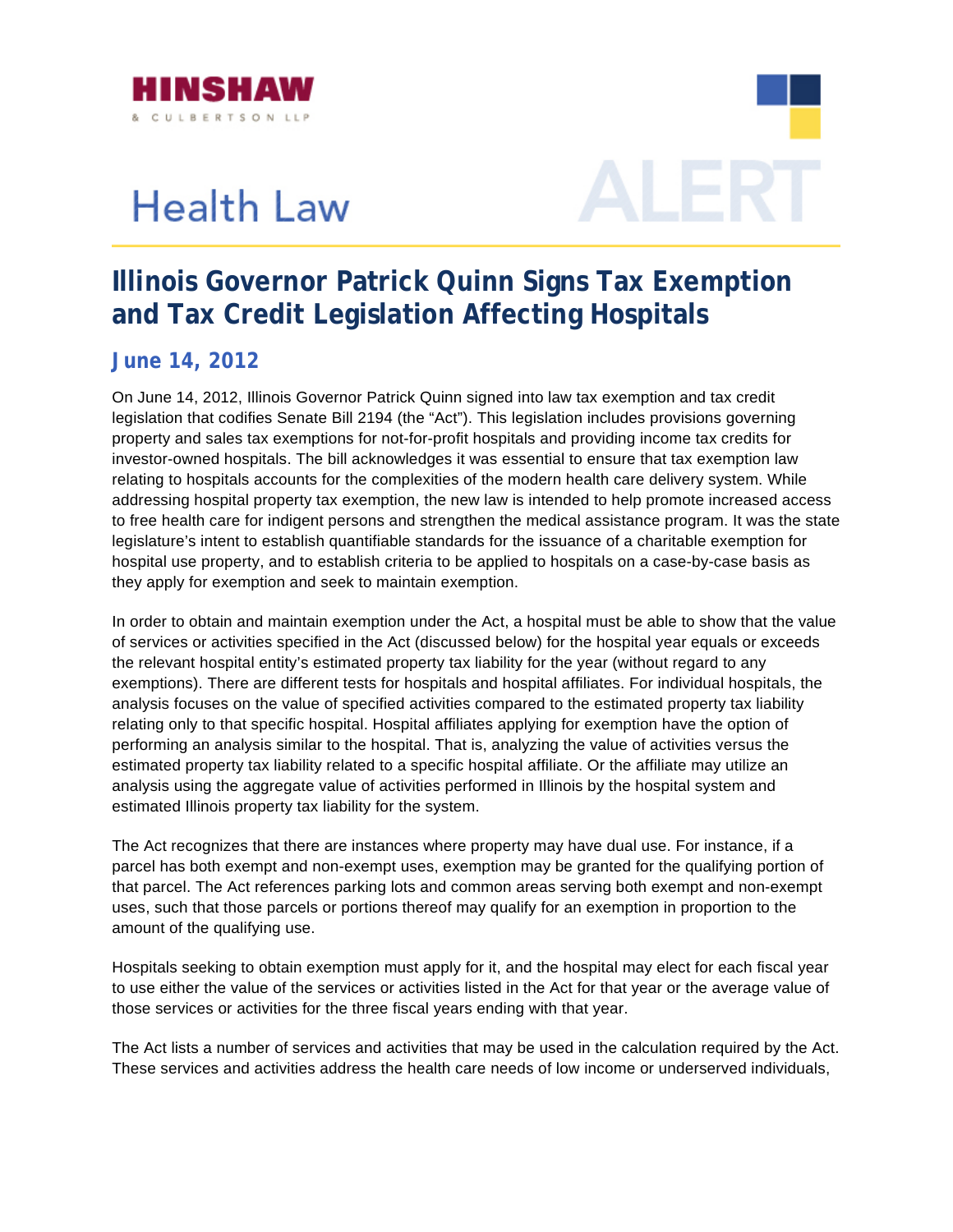

or relieve the burden of government with regard to health care services. The services and activities listed below shall be considered for purposes of making the calculation:

- 1. Charity Care. Free or discounted services provided pursuant to the relevant hospital entity's financial assistance policy, measured at cost, including discounts provided under the Hospital Uninsured Patient Discount Act.
- 2. Health Services to Low Income and Underserved Individuals. Unreimbursed costs of the relevant hospital entity for providing without charge, paying for, or subsidizing goods, activities or services for the purposes of addressing the health of low income or underserved individu als. These services could include financial or in-kind support to affiliated or unaffiliated hospitals, community clinics or programs that treat low income or underserved individuals; paying fo r or subsidizing health care professionals who care for low income or underserved individual s; providing or subsidizing outreach or educational services to low income or underserved individuals for disease management and prevention; providing free or subsidized goods, supplies or services needed by low income or underserved individuals; and prenatal or childbirth outreach to low income or underserved persons.
- 3. Subsidy of State or Local Governments. Direct or indirect financial or in-kind subsidies of state or local governments that a relevant hospital could either pay for or subsidize the activities or programs related to health care for low income or underserved individuals.
- 4. Support of State Health Care Programs for Low Income Individuals. A hospital may elect either: (a) 10 percent of payments to the relevant hospital entity and any hospital affiliate designated by the relevant hospital entity under Medicaid or othe r means tested programs, such as General Assistance, All Kids Health Insurance Act, and the State's Children's Health Insurance Program; or (b) the amount of subsidy provided by the relevant hospital entity and any hospital affiliate of state or local governing in treating Medicaid recipients and recipients of means tested programs, including those referenced above.
- 5. Dual-Eligibility Subsidy. The amount of subsidy provided to government for treating dualeligibility Medicare/Medicaid patients.
- 6. Relief of the Burden of Governing Related to Health Care of Low Income Individuals. The services that relieve the burden of government related to health care for low income individuals. other special services; providing medical education; or conducting medical research or training of health care professionals. This provision involves a calculation of the total of the portion of unreimbursed costs for providing, paying for or subsidizing goods, activities or This could include providing emergency, trauma, burn, neonatal, psychiatric, rehabilitation or unreimbursed costs for the above identified services divided by the total hospital costs.
- 7. Other Activities. Other activities provided by the hospital that the Illinois Department of Revenue determines relieves the burden of government or addresses the health of low income or underserved individuals.